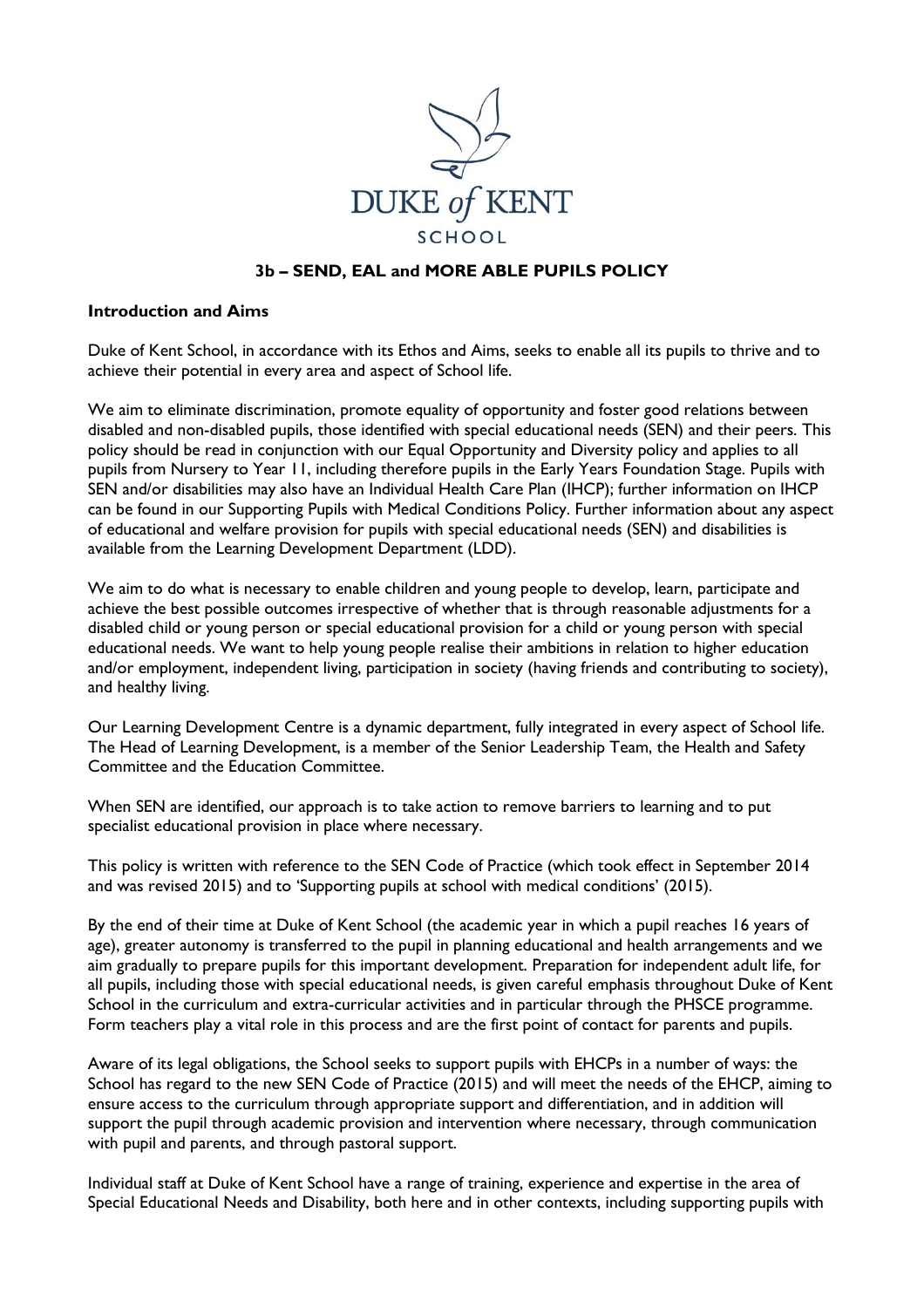severe allergies, autistic spectrum disorders, cancer, diabetes, dyspraxia, dyslexia, epilepsy, sensory impairment. We do not however have the facilities or resources to offer highly specialised or intensive treatment. Awareness, enhanced and specialist training are available to our staff as part of our training programme for the whole staff and for individual teachers. When appropriate, parents are invited to participate in training staff. Training needs are reviewed annually as part of the appraisal process and any necessary actions taken.

In accordance with Department for Education guidance: Mental Health and Behaviour in Schools: Departmental Advice for School Staff, Duke of Kent School recognises that pupils with persistent mental health problems may have Special Educational Needs. The school recognises the particular vulnerabilities of children with SEN/D. An updated list is available on the Learning Development Google Drive so staff are aware of those with SEN/D needs at the start of and during each academic year.

The Learning Development team work closely with the Stretch and Challenge coordinator but the responsibility of monitoring progress and making provision for stretch and challenge pupils (formerly known as 'Gifted and Talented') is co-ordinated by the Stretch and Challenge coordinator.

### **Underlying Principles**

Duke of Kent School supports the principles underlying the Code and expects these principles to be observed by all adults working with children and young people who have SEN or disabilities, including:

- taking into account the views of children, young people and their families
- enabling children, young people and their parents to participate in decision-making
- collaborating with partners in education, health and social care to provide support
- identifying the needs of children and young people
- making high quality provision to meet the needs of children and young people
- focusing on inclusive practices and removing barriers to learning
- helping children and young people to prepare for adulthood

The School is committed to working in close cooperation with local authority, health and social care partners to ensure the best outcomes for pupils.

### **Responsibilities**

**The Head:** The Head is responsible for ensuring that there is a culture of high expectations for pupils with Special Educational Needs and disabilities and that they are included in all the opportunities available to other children. Wherever necessary, the Head consults external health and social care professionals and meets with pupils and parents to make sure that the needs of children with medical conditions, disabilities and special educational needs are effectively supported. Fortnightly meetings between the Head and Learning Development staff support good communication.

Day to day management of Special Educational Needs in the School is delegated to the **SENCO,** Head of Learning Development. Parents and prospective parents may contact the SENCO, via the School Office.

The SENCO plans and coordinates provision but classroom teachers remain responsible for the education of pupils identified with SEND and, with support from the SENCO will implement any programmes or strategies in place agreed as part of SEND support. The SENCO will be responsible for ensuring that all adults working in the School understand their responsibilities to children with SEND, including pupils whose persistent mental health difficulties mean they need SEN provision. Specifically, the SENCO will ensure colleagues understand how the School identifies and meets pupils' SEND needs and will liaise with parents and external professionals as necessary to provide the best possible support for pupils with SEND.

**Governing Body**: The governing body is responsible for ensuring that appropriate arrangements are in place and procedures are carried out effectively. Arrangements for pupils with SEND in general and for pupils with EHCPs are reviewed annually (Summer Term Health and Safety Meeting) by the Governor with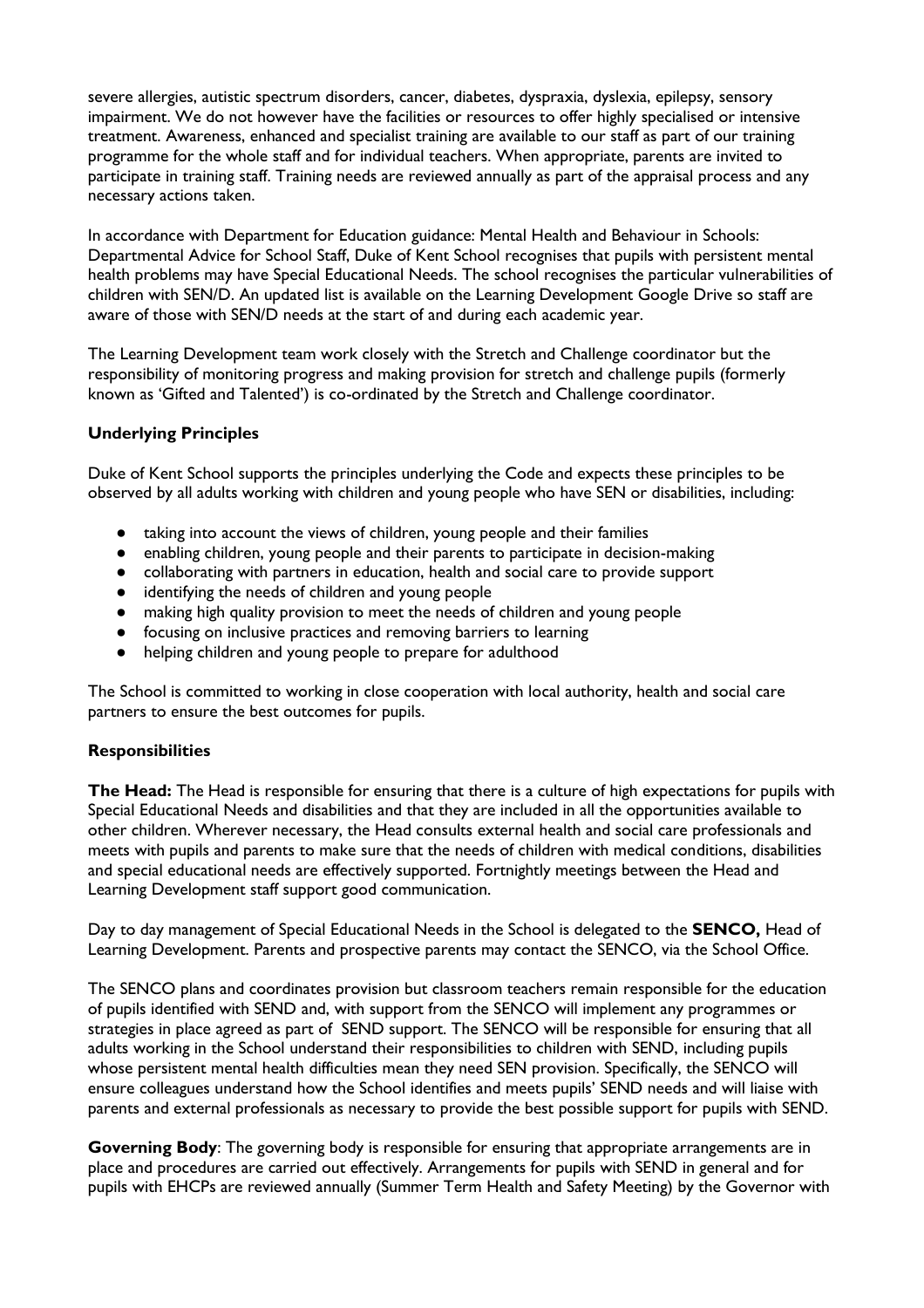Lead Responsibility for Special Educational Needs and Disability (Mrs Penny McKenna) on behalf of the governing body.

## **Defining Disability and Special Educational Needs**

a) **Disability**: According to the 2010 Equality Act, a person is disabled if he or she has 'a physical or mental impairment which has a long-term and substantial adverse affect on their ability to carry out normal day to day activities'. 'Long term' is defined as a year or more; 'substantial' is defined as 'more than minor or trivial'. This definition includes sensory impairments such as those affecting sight or hearing and long-term health conditions such as asthma, diabetes, epilepsy and cancer. Children and young people with such conditions do not necessarily have SEN but there is a significant overlap between disabled children and young people and those with SEN.

b) **SEN:** Duke of Kent School takes its definitions of SEN from the 2015 Code of Practice:

i. A child or young person has SEN if they have a learning difficulty or disability which calls for special educational provision to be made for him or her.

ii. A child of compulsory school age or a young person has a learning difficulty or disability if he or she

- has a significantly greater difficulty in learning than the majority of others of the same age or
- has a disability which prevents or hinders him or her from making use of facilities of a kind generally provided for others of the same age in mainstream schools or mainstream post-16 institutions

iii. For children aged two or more, special educational provision is educational or training provision that is additional to or different from that made generally for other children or young people of the same age by mainstream schools, maintained nursery schools, mainstream post-16 institutions or by relevant early years providers. For a child under two years of age, special educational provision means educational provision of any kind."

### **How Duke of Kent School Supports Pupils Identified with SEND**

### **1. Introductory**

1.1 Pupils who require additional support to access the curriculum, to reach their academic potential or to make appropriate progress, are monitored by the Learning Development Department. Where pupils have SEN or a disability requiring intervention or specific support and/or an EHCP, appropriate support will be given through the Learning Development Department.

1.2 The School will meet the provisions set out in the EHCP. Support is usually in the form of pull out small groups/ 1:1 lessons. Learning Support is provided in Extra Literacy/ English and Extra Numeracy/Maths, Occupational Therapy and Study Skills (typically at least one and up to four half hour sessions per week in Pre-Prep and Prep and up to two half hour sessions in the Senior School, dependent on need). This support is usually charged to parents on a termly basis. Where pupils are funded by Local Authorities, the Bursar will handle communication regarding payment for any Learning Support or classroom support. If receiving additional support lessons, pupils will be set clear targets (in the form of a Personal Learning Plan) which will be reviewed termly to monitor progress.

1.3 An Annual Review will be held for any pupils with an EHCP, to discuss progress and to set global targets for future progress, with parents and any relevant external agencies, which the pupil may attend. The pupil's perspective, whether the pupil is attending in person or through prior consultation, will be represented. There will be significant opportunities to seek a broad range of evidence prior to this meeting.

1.4 The Head will be responsible for the overall pastoral care and welfare of the pupil, and will be regularly briefed on pupil progress by relevant staff, and will oversee regular contact with the parents.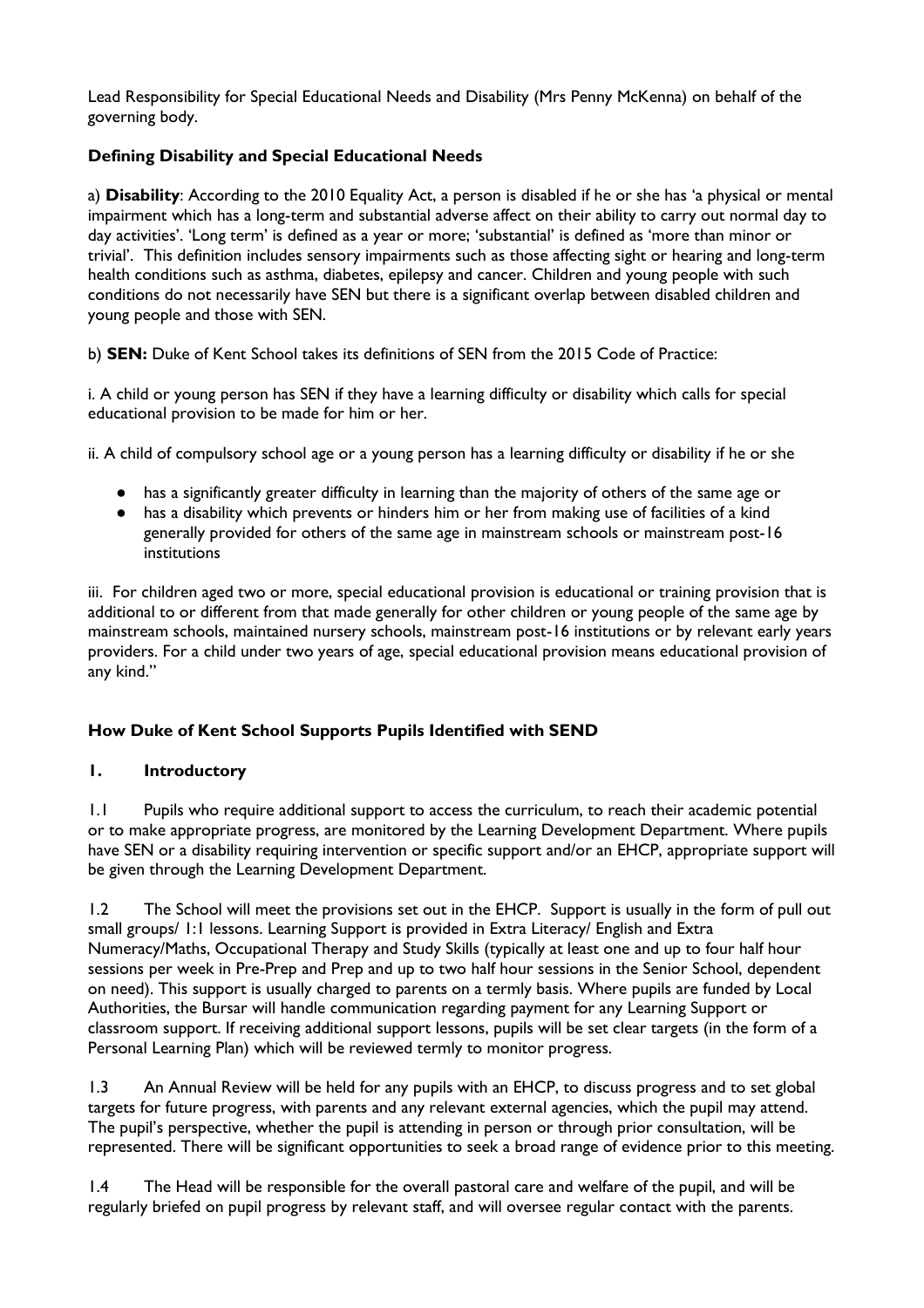# **2. Communication between Learning Development Department and Staff**

2.1 The Head of Learning Development is the Special Educational Needs Coordinator (SENCO) and provides information and support to classroom teachers and assistants and where necessary to the wider staff about pupils with SEND/EHCPs, disseminating expertise both proactively and in response to teacher request. The Head of Learning Development will liaise where appropriate with external professionals, for example Speech and Language Therapists, to ensure continuity of approach where possible and the provision of information to teaching and support staff. Staff Briefing (daily) and Meeting (weekly) are important opportunities for individual pupils' progress, needs and attitudes to be discussed.

2.2 Information on the profile, needs and suggested strategies for each pupil receiving Learning Support, including those with EHCP is readily available to all staff and is mainly held on the Staff Shared Drive and ISAMs though further advice is available on request. At the INSET prior to the pupil starting at the School, the SENCO will have information on the profile of a pupil with an EHCP and suggested approach/strategies for teachers.

2.3 The Learning Development Department serves as a resource for staff who wish to learn more about a particular condition or learning disability. Learning Development staff can attend lessons on teacher request to provide advice and feedback on teaching all pupils including those with EHCPs, and can initiate classroom visits to see pupils with EHCPs in order to monitor the progress of the pupil and the effectiveness of strategies employed.

# **3. Communication with Pupils and Parents:**

3.1 Duke of Kent School seeks to promote excellent communication with the parents of all pupils but recognises that parents of pupils with an EHCP need may require information beyond that which is usually provided (See Reporting in Curriculum Policy). Form teachers are reminded to be particularly alert to the needs of the pupil and parents in this regard and encouraged to be proactive in their communications.

3.2 Parents of pupils with EHCPs are invited to visit to discuss their child's educational needs, prior to the pupil starting at the School, or on identification of need, with the Head of Learning Development and the Head and to participate in the development and review of the Personal Learning Plan.

3.3 Parental permission will be sought in cases where external agencies seek information or reports on pupils, except where Safeguarding requirements supersede this objective.

3.4 Parents will be requested to ensure that the Head of Learning Development (SENCO) has access to any relevant documents or reports to ensure that Personal Learning Plans/Target Setting/Teacher Briefing are as well informed as possible.

- 3.5 Parents should have clear information about the impact of the support provided.
- 3.6 Parents are informed when special educational provision is made for a child, whether or not an EHCP is in place.

3.7 In consultation with parents, pupils will be kept informed about their SEN and consulted about the provision being put in place for them in ways appropriate to their age and level of maturity.

# **4. Pastoral Support:**

4.1 Pupils with EHCPs play a full part in the life of the School and are encouraged and, where necessary and possible, supported to take part in Activities and school trips, for example, which will promote their academic and social development. Development of friendships is regarded as a priority for pupils' well-being will be supported if necessary with social skills intervention or enhanced mentoring. Form teachers take the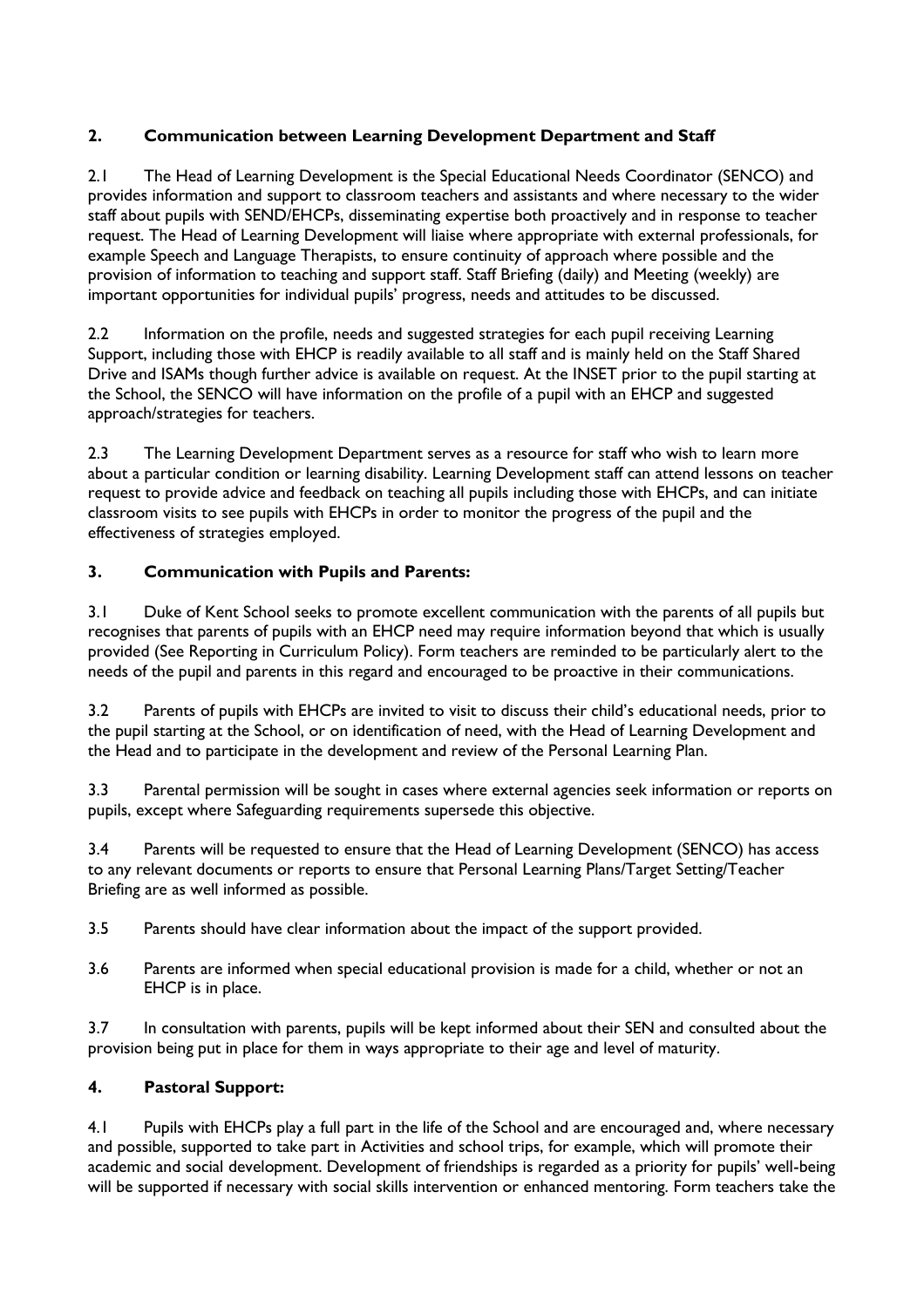lead on this but will work closely with the SENCO and other teaching staff to ensure that the pupil is fully and happily integrated into School life.

4.2 In all dealings with the pupil, the Form Tutor and Head of Section will have regard to the information provided in the EHCP.

4.3 Where appropriate, an older pupil with an EHCP will be given opportunities (e.g. reading support or contributing to a Form Assembly) to mentor or act as a role model to younger pupils, under supervision of the SENCO.

# **5. How Needs are Identified**

5.1 A referral for Learning Support can come as a result of concerns raised by the pupil, by teachers or parents, or as a result of pre-existing reports from a prior school or external expert or agency. Whole school screening in spelling, reading and writing speed operates from Year 3 upwards. Progress checks, standardised test assessments and summer exams are also used to screen pupils and monitor progress. The Learning Development Department also work closely with the Academic Progress and Data Coordinator to monitor pupil progress and needs.

In the Early Years Foundation Stage (EYFS), close communication is maintained between the Learning Development Department and teaching and support staff, including regular visits of LDD staff to the Preprep classrooms. The pupils' twice-yearly reports to parents, EYFS tracking documents and the EYFS profile (completed in the final term of the Reception year), are scrutinised by the Head of Pre-prep, EYFS Co-ordinator and SENCO. These track the following areas:

- Communication and language
- Physical development
- Personal, social and emotional development
- Literacy
- Mathematics
- Understanding the world
- Expressive arts and design

The EYFS profile is used to inform plans for future learning and to identify any additional needs for support.

5.2 The provision of Learning Support always follows careful analysis of need and discussion with the pupil and parents. Close liaison with classroom teachers and parents mean that individual targets and programmes best reflect the needs of the learner. Need is reviewed on a termly basis, with pupils included or discharged from Learning Support as appropriate. Interventions will follow the cycle of 'Assess, Plan, Do, Review' as advised in the Code of Practice.

5.3 Duke of Kent School seeks to respond additionally to those pupils who require short term assistance, for example, with planning and organisation, and provides a two or three week study support course for individuals in Years 7-11 who require such intervention. Pupils may self-refer for this assistance or be referred to the Learning Development Department by parents or teachers. The Learning Development Department also run a series of lunchtime 'drop in' sessions which are open to all pupils and provide a forum for them to seek help with any work they are finding difficult.

### **6. Reasonable Adjustments**

6.1 Duke of Kent School is committed to treating its pupils and applicants fairly. According to the Equality Act 2010, we must take reasonable steps to ensure that disabled pupils and applicants are not put at a substantial disadvantage by comparison with pupils and applicants who are not disabled. Recognising that every child is unique, this document does not seek to cater for every situation. It is intended as a general statement of our policy which sets out the principles underlying our approach to making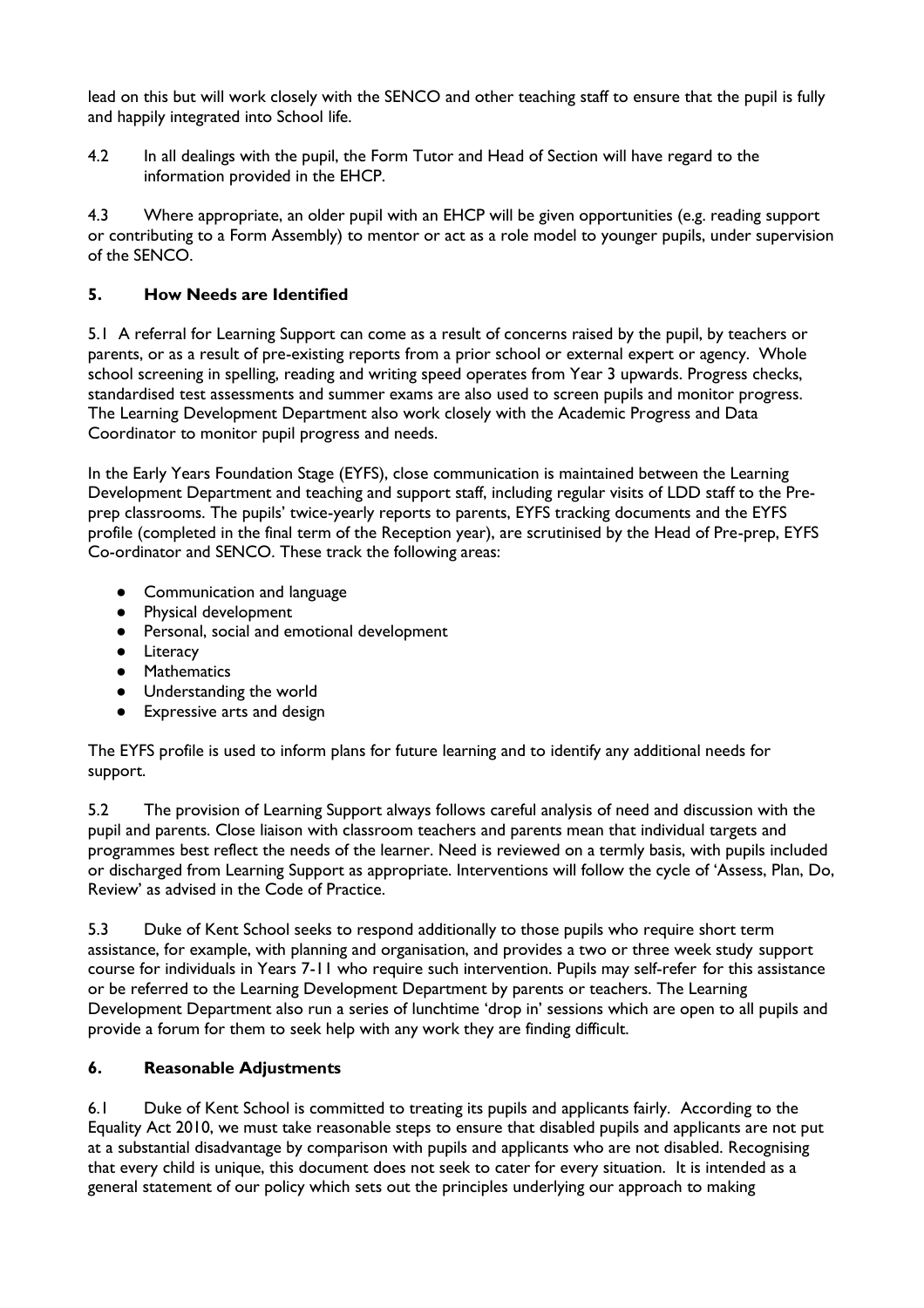adjustments for disabled pupils and the factors the school will take into account when considering requests for adjustments.

6.2 We have a duty to make reasonable adjustments for pupils and applicants who are disabled under the Equality Act 2010 when they are put at a substantial disadvantage compared with pupils and applicants who do not have disabilities. A pupil or applicant is disabled if (s)he suffers from a physical or mental impairment that has substantial and long term adverse effect on his or her ability to carry out normal dayto-day activities. In most cases, disabilities will have lasted or be likely to last for 12 months or more.

6.3 We seek to ensure that disabled pupils and applicants are not put at a substantial disadvantage by making reasonable adjustments:

- . to our policies, criteria and practices (ie the way we do things); and
- . by providing auxiliary aids and services (ie additional support or assistance).

There is no standard definition of an auxiliary aid or service. Examples include: pieces of equipment; extra staff assistance; note-taking; induction loops; audio-visual fire alarms; readers; and assistance with guiding.

6.4 We are not required to remove or alter physical features to comply with the duty to make reasonable adjustments for disabled pupils. Similarly, we do not need to provide auxiliary aids for personal purposes unconnected with the education and services provided by the School. The School site is large, with the Sports Hall and changing facilities located at the bottom of a steep hill. The site also includes a Victorian mansion building and access around the building is not level, and most entrances and exits to the teaching block involve steps. Teaching and pupil facilities are arranged over several floors. All these factors present access challenges, for example, for pupils with impaired mobility. However, the School is committed to making any reasonable adjustments to ensure that disabled pupils may participate fully in school life.

6.5 We have an inclusive approach to admissions and are proud to admit pupils with a wide range of ability and potential. We are allowed by law to apply an entry test and we do so as part of our admissions process. If necessary, we make reasonable adjustments for disabled applicants sitting the entry test.

6.6 Duke of Kent School prides itself on considering whether there is any adjustment it could make to overcome any substantial disadvantage suffered by a disabled applicant or pupil. However, we do not always think of all possible adjustments and we want to work with parents to think as creatively as possible about this matter.

6.7 If your child is disabled, you believe your child is being put at a substantial disadvantage compared with pupils without disabilities and there is an adjustment that we could make which would overcome this, you may write to the Special Educational Needs Coordinator (SENCO) setting out n full the adjustment required and (if necessary) how the school could put this into practice.

6.8 In some cases, the school will be able to agree to and implement the requested adjustment as soon as possible. In particular, it is envisaged that where an adjustment costs  $£100$  or less and satisfies the non cost-related criteria listed below, it will be approved and implemented speedily. In other cases, for example where the adjustment would be logistically difficult or more financially costly, we may need to consider in more detail how best to overcome the substantial disadvantage that the pupil or applicant is suffering and what measures it is reasonable for the school to take. In these cases, the school may seek input from teachers, other experts (such as doctors and/or educational psychologists), you and the child in question.

- 6.9 When considering whether it would be reasonable to make the adjustment, the school will consider the following factors:
	- whether it would overcome the substantial disadvantage experienced;
	- the practicability of the adjustment;
	- the effect of the disability on the pupil;
	- the cost of the proposed adjustment;
	- will it be provided under an EHCP from the Local Authority;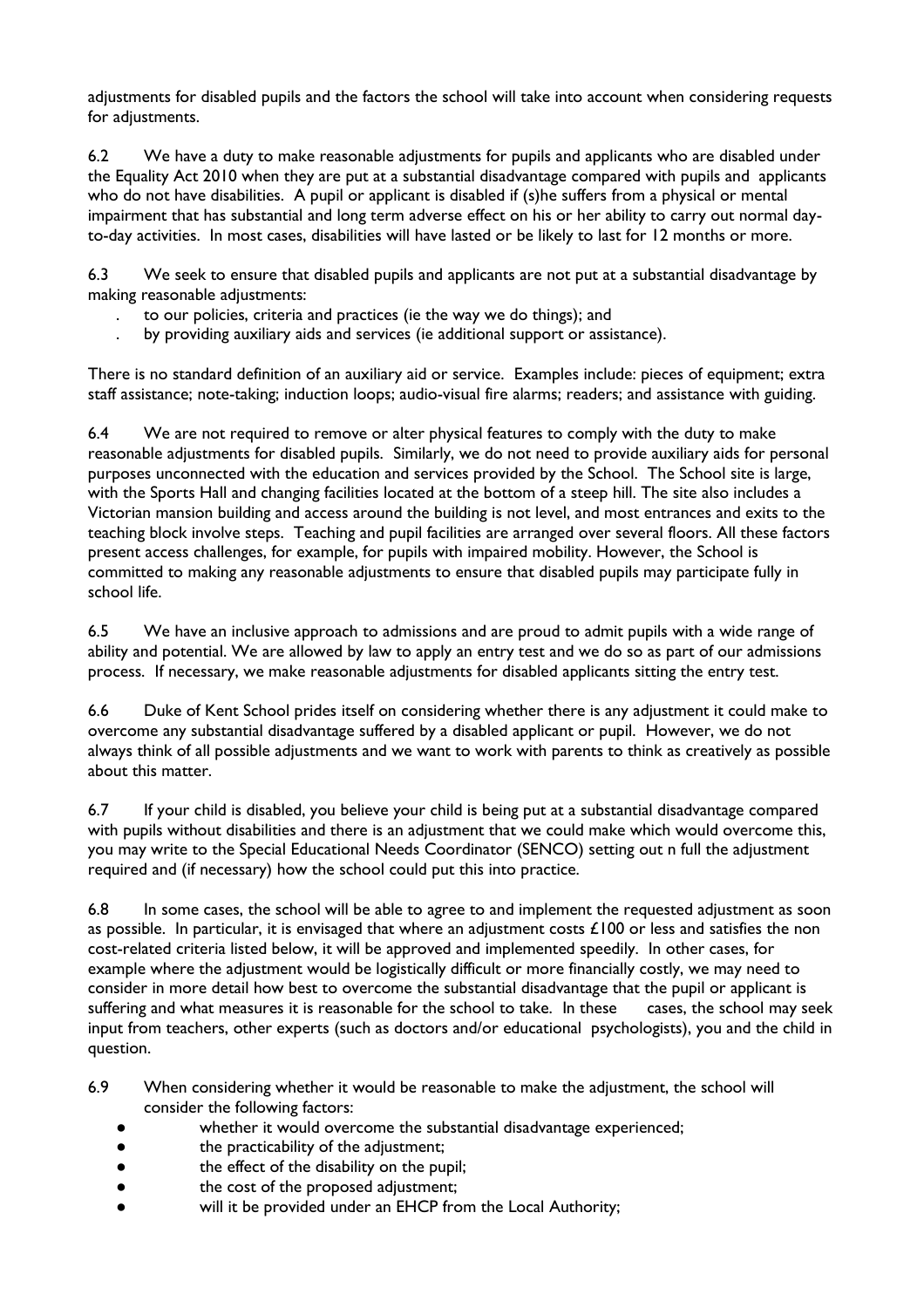- the school's resources;
- health and safety requirements
- the interests of other pupils (and potential pupils).

6.10 You (or your child if the school believes your child has sufficient understanding of the nature of the request) may request that the existence or nature of your child's disability be treated as confidential by the school. We will take any such request into account when considering whether an adjustment is reasonable.

6.11 Once the school has determined whether the relevant adjustment is reasonable, we will write to you, setting out the decision and the reasons. If you are not happy with the school's decision about the reasonableness of the adjustment, you may lodge a complaint using the school's Complaints Procedure, available on the School website.

6.12 For pupils with an EHCP, disability or applicable diagnosis, relevant Access Arrangements will be put in place according to current JCQ guidelines and dependent on the pupil's normal way of working. Pupils will be monitored within internal tests and exams and evidence gathered to support their Access Arrangement.

## **EAL Policy**

#### **Introduction:**

Duke of Kent School recognises the rich contribution made to its community by those pupils who have English as an Additional Language (EAL), and who may have had significant life experience of other cultures. Studying in an additional language, particularly if family are living overseas, can present considerable challenges, however, and the School seeks to support pupils with EAL in a number of ways: through academic provision, through communication with pupils and parents, through support with cultural and social development. We pursue equal opportunities for all members of our community and value diversity.

This policy should be read in conjunction with other School policies, including the Curriculum Policy, Equal Opportunities, and Social, Moral, Spiritual, Cultural Policy.

### **Academic Provision:**

1.1 Pupils for whom English is not the primary language will be screened on admission and will have appropriate access to EAL lessons where this is deemed appropriate by the Head of Learning Development (SENCO), either from arrival or at any later stage in their School career should the need arise.

1.2 Small class sizes mean that pupils will receive considerable attention in the classroom. Where appropriate, Learning Support assistants can be assigned to support EAL pupils outside the classroom in specific areas of challenge, with a view to working towards ultimate linguistic independence.

1.3 Staff are expected to keep in mind the needs of pupils with EAL in planning and delivering lessons. All teachers will be expected to be sensitive to EAL pupils need to have contextual support in order to access all areas of the curriculum, for example.

1.4 Pupils of appropriate ages who have strengths in languages (e.g. Russian native speakers) not taught as part of the School curriculum will be encouraged where appropriate, and supported when possible, to study for public examinations in their native language. This is a powerful way of supporting EAL pupils to achieve positive educational outcomes from their linguistic heritage, reinforcing skills for future use, and formalising learning.

### **Communication with Pupils and Parents:**

2.1 Particular care is taken with the provision of information for EAL pupils and their families: materials must be clear and should be checked for potentially confusing idiom and cultural assumptions.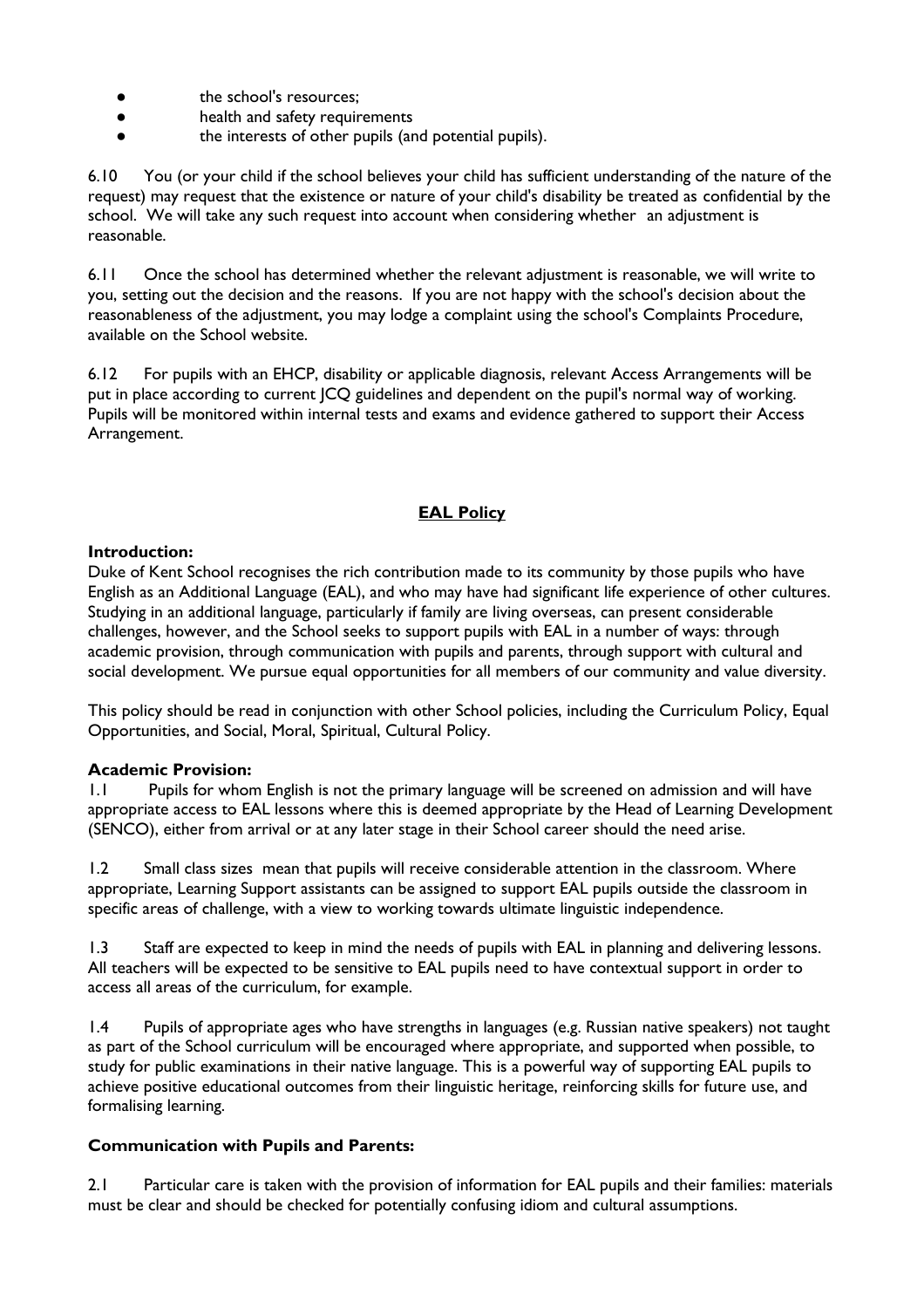2.2 Reports/letters are sent home electronically for ease of translation where this is required. Relevant school publication or communications maybe produced for parents in translation on request where possible. Interpretation services can also be arranged for parents, with appropriate notice of the request, when required. There will be a cost for this service.

## **Cultural and Social**:

3.1 Pupils with EAL play a full part in the life of the School and are encouraged and, where necessary, supported to take part in activities, for example, in which they may have had no prior opportunity to participate.

3.2 Events such as European Day of Languages and World Book Day present opportunities for the whole School, including pupils with EAL, to explore a rich variety of other languages and cultures, enhancing the global perspective of the School community and stressing to peers the skills being developed by pupils with EAL. A variety of national cuisines are often presented by the team in the School Kitchen, with themed lunches and suppers as elements in study days related to other languages and cultures.

3.3 Pupils, including those with EAL, are encouraged to give presentations in Form/Assembly time, and in English lessons, about important aspects of their lives, including cultural heritage or traditions.

3.4 Form Tutors will pay particular attention to the social development of pupils with EAL, supporting the development of friendships where necessary.

## **MORE ABLE PUPILS**

At Duke of Kent School we aim to have high expectations of all students all of the time, by encouraging and supporting the learning of all students.

*"There are two ways to interpret the phase "stretch and challenge". On the one hand, it relates to whole-class teaching and the importance of stretching and challenging every pupil's thinking. On the other, it relates to individuals and the importance of pushing the thinking of the most-able pupils. Both interpretations are equally valid and essential components of great teaching."* **Mike Gershon**

### **Whole School Aim**

The best provision for more-able students and their peers is one that challenges them and extends their thinking, knowledge and skills. Many of the ways of extending the thinking and learning of more-able children constitute good practice for all students, when pitched at the appropriate level of challenge and, therefore, will impact on raising standards overall.

At Duke of Kent we have a growth mindset, operating on the principle that all learners can, when properly challenged and supported, achieve extraordinary progress. Our focus is on achieving personal best in every aspect of development. We expect, and celebrate effort, with our philosophy based around extending all learners to their own individual limits. This individualised approach, enables pupils to experience stimulating teaching beyond the examination specifications and ensures that there are no ceilings to achievement.

We also recognize that students with particular abilities and talents must be recognized and supported to be stretched and challenged. The top 10% of students within each year group are identified by their subject teachers. These 'more-able' students' progress and provision is tracked to ensure they are achieving results and opportunities that are in line with their predicted potential.

However, at Duke of Kent School we believe that pupils intelligence is not fixed and therefore increased effort and focus will enable progress and improvement with learning. To support, promote and engage this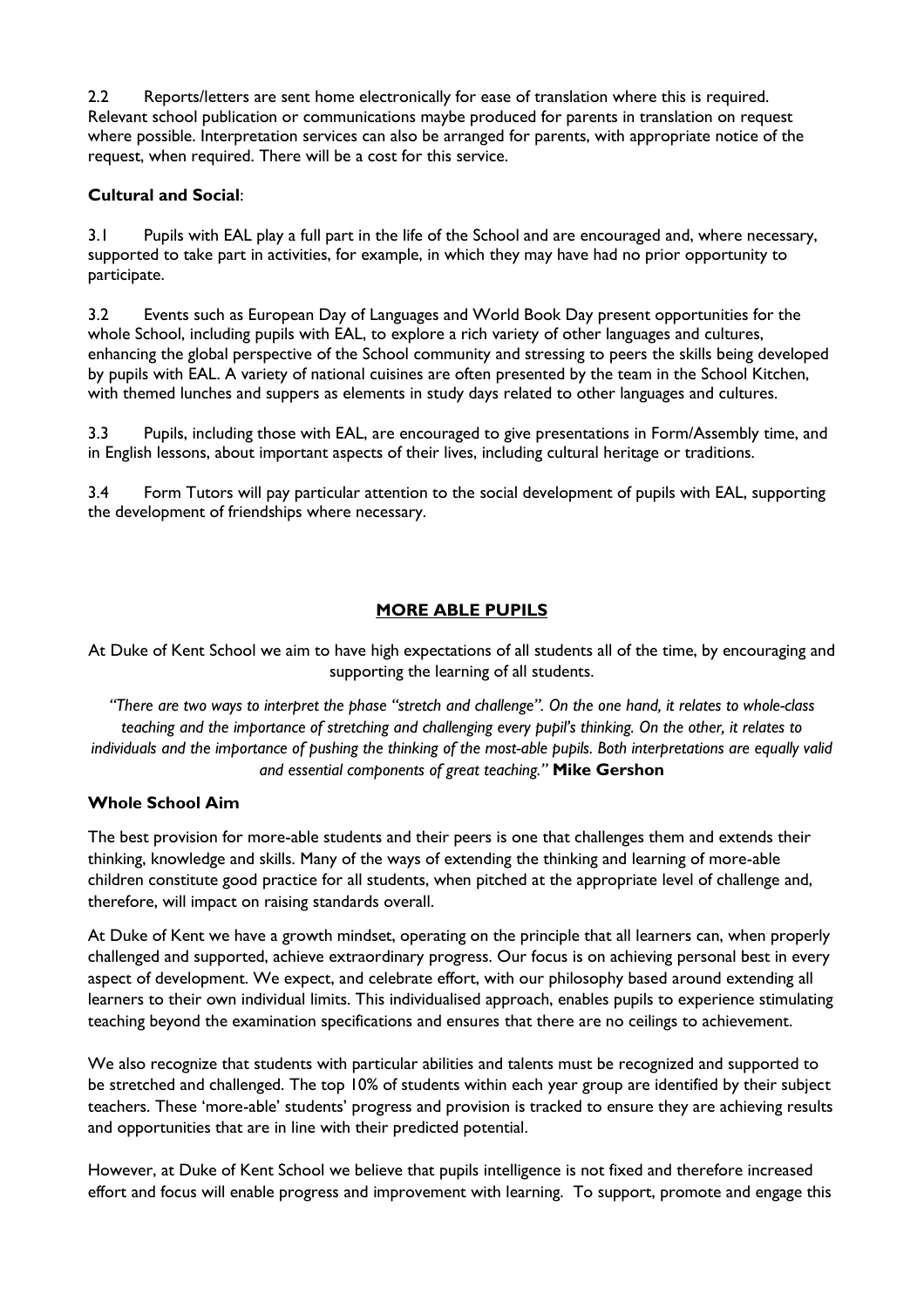view our whole school focus this year is on 'stretch and challenge' specifically to ensure that every child is stretched at their point of challenge. We aim for a whole School ethos which encourages and celebrates learning. Our ambition is to provide a challenging and stimulating learning environment for all, which offers the opportunities for students to shine and develop an enthusiasm for learning.

Through this policy we hope to achieve a whole school ethos where achieving at a high level is an expectation, by implementing effective identification and monitoring of the more-able students on the basis of their academic abilities and potential.

This will include:

- Identification of students with particular abilities
- Teaching and learning strategies that meet the needs of the more-able
- Procedures for monitoring and evaluating intervention and provision for the more-able
- Information and guidance for all staff to support the more-able

### **Stretch and Challenge Coordinator**

The Stretch and Challenge coordinator oversees the achievement and provision for more-able students across the school.

The role involves:

- Having an oversight of the students on the stretch and challenge register ensuring they are supported through an enriched programme of study in taught subjects and have exposure to additional activities, competitions or specialist workshops.
- Providing information and guidance for staff to support pupils on the register.
- Developing a stretch and challenge programme that meets the criteria in order to be judged as 'Excellent' according to the ISI descriptor levels both in terms of provision and documentation.
- Contribute to the Communications message that the Duke of Kent is a School where the moreable can thrive and be fully stretched.

### **Why do we need to identify more-able pupils?**

Some more-able pupils can have a tendency to screen their full range of abilities and not challenge themselves as much as they could. This may be the result of peer pressure, lack of opportunities or a lack of desire to push themselves. At Duke of Kent School, we will provide all pupils with ways to utilise and celebrate their achievements. In doing so we aim to raise the attainment of these pupils and enable them to further develop their own intelligence and personality.

#### **Identification Process**

#### **Senior School**

During the first half of the Autumn term class teachers use assessment, classwork and professional judgement to identify students who are 'more-able' within that subject. Teachers communicate this with their Head of Department who completes a 'more-able' identification booklet. This booklet assists HODs with the collation of information from across the whole department and allows them to identify the top 5- 10% of students within the subject in each year group.

HODs will also identify 2 students which are then place on the stretch and challenge monitoring list.

This is for students that exhibit some characteristics of a 'more-able' student currently, or are potentially progressing in a manner that demonstrates that in the future they may have made significant advancement within the subject to be identified as 'more-able'. The aim is to keep the stretch and Challenge register a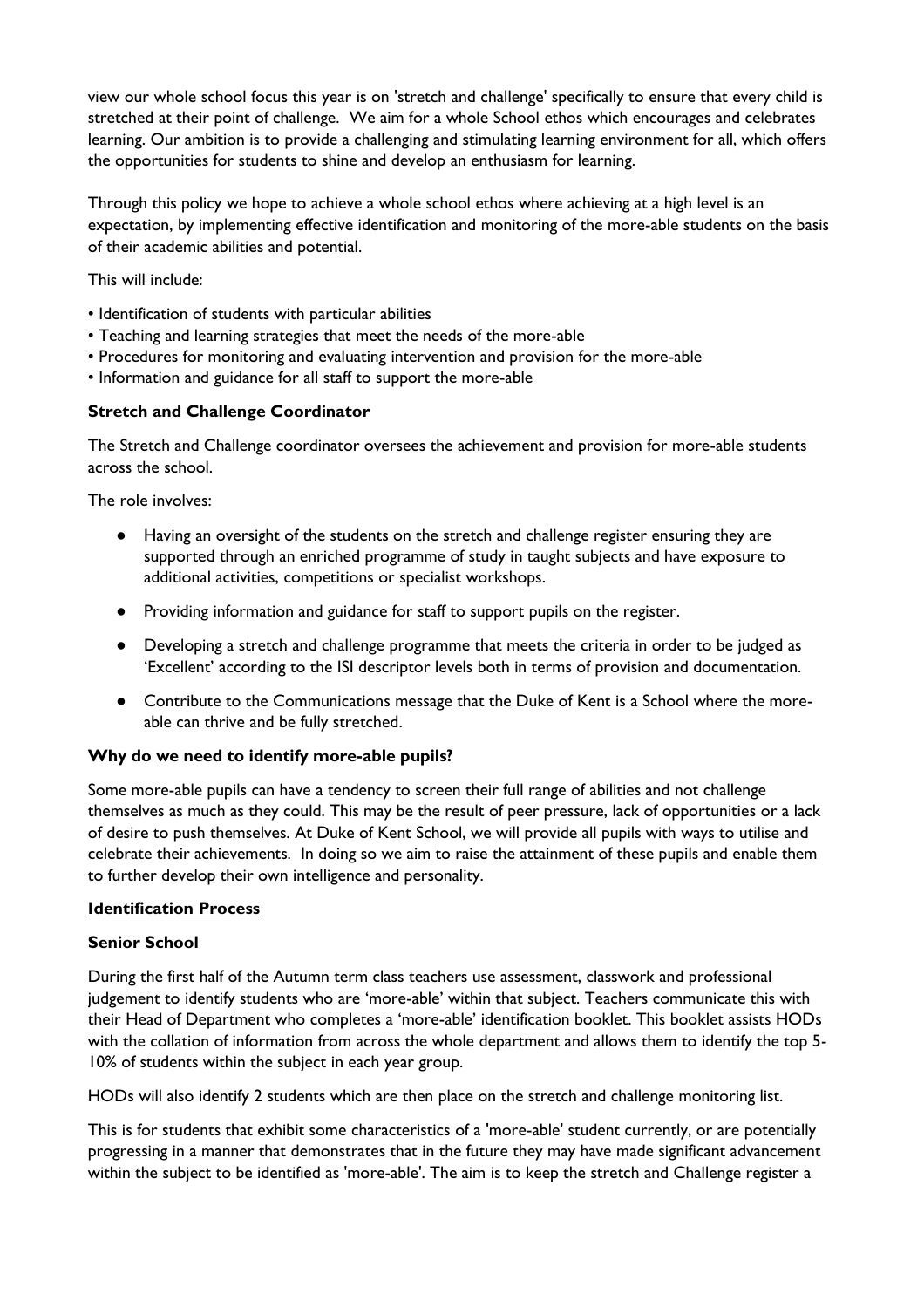'fluid' document (matching our growth mindset) and to provide slight leeway as it is often difficult to narrow down to just a few select students.

The booklet allows for the HOD to highlight to the stretch and challenge co-ordinator how and why the identified student is more-able in that particular subject. This valuable information enhances the stretch and challenge student database with data that can be referred to later.

The identification booklets are passed to the stretch and challenge co-ordinator, and the data is then collated into the stretch and challenge register which is shared with the staff body via the network staff share drive and the online stretch and challenge area of Google drive.

### **Prep School**

Within the prep school the Deputy Head (Academic), collates stretch and challenge information from class teacher similar to the method within the senior school. Class teachers are requested to identify the top 5- 10% of students within the following subjects (English, Math, Science, French, History, Geography, R.S, Art, PE, DT, Drama, Music) and pass this information to Rob.

This data is then compiled into the Prep School Stretch and Challenge register which is accessible to staff on the shared areas previously mentioned.

### **Monitoring progress**

Once all students have been identified within both the senior and prep school and the stretch and challenge registers have been constructed, student's names are then added onto an online tracking grid which enables a visual collation of data. This system is used to input evidence of progress, provision and extracurricular activities that students are partaking in. The system is particularly useful to track and monitor provision to ensure that students are being pushed to their full potential.

Data can be uploaded on an individual basis as well as for groups of students. The system allows for reporting of information on an individual, by year group or subject. This permits for investigating provision students are receiving, highlights inconsistencies and can therefore help generate action when required.

### **Monitoring teacher provision for these pupils**

During the academic year Staff are observed and produce documentation outlining how they Stretch and Challenge the more-able pupils on two separate days (Differentiation Day and Stretch & Challenge Day). In addition to being asked to provide evidence of differentiation for pupils on the LD register, teachers evidence the steps they are taking beyond the classroom to provide opportunities for extension. Appraisal observation takes part annually where staff also outline strategies for

#### **Provision**

The school and teachers will provide a challenging and enriched curriculum to enable our more-able students to emerge, be recognised and developed. HOD's, supported by the Stretch & Challenge Coordinator, will provide enrichment opportunities to challenge and stretch their cohort further. Having high expectations means that students are encouraged to engage in their own learning by being active participants in lessons and taking responsibility for their own learning, grasping the initiative where possible. The emphasis will be on increasing the depth before breadth of the curriculum for more-able and talented students rather than providing an accelerated curriculum.

### **Within the Classroom (examples)**

- Stretch and challenge students used to lead particular parts of lessons within Drama.
- Challenge boxes within English classroom for students to self-select their next task.
- English stretch and challenge students given quotations that they had to become an expert on and had to teach the rest of the class about how it links to the gothic genre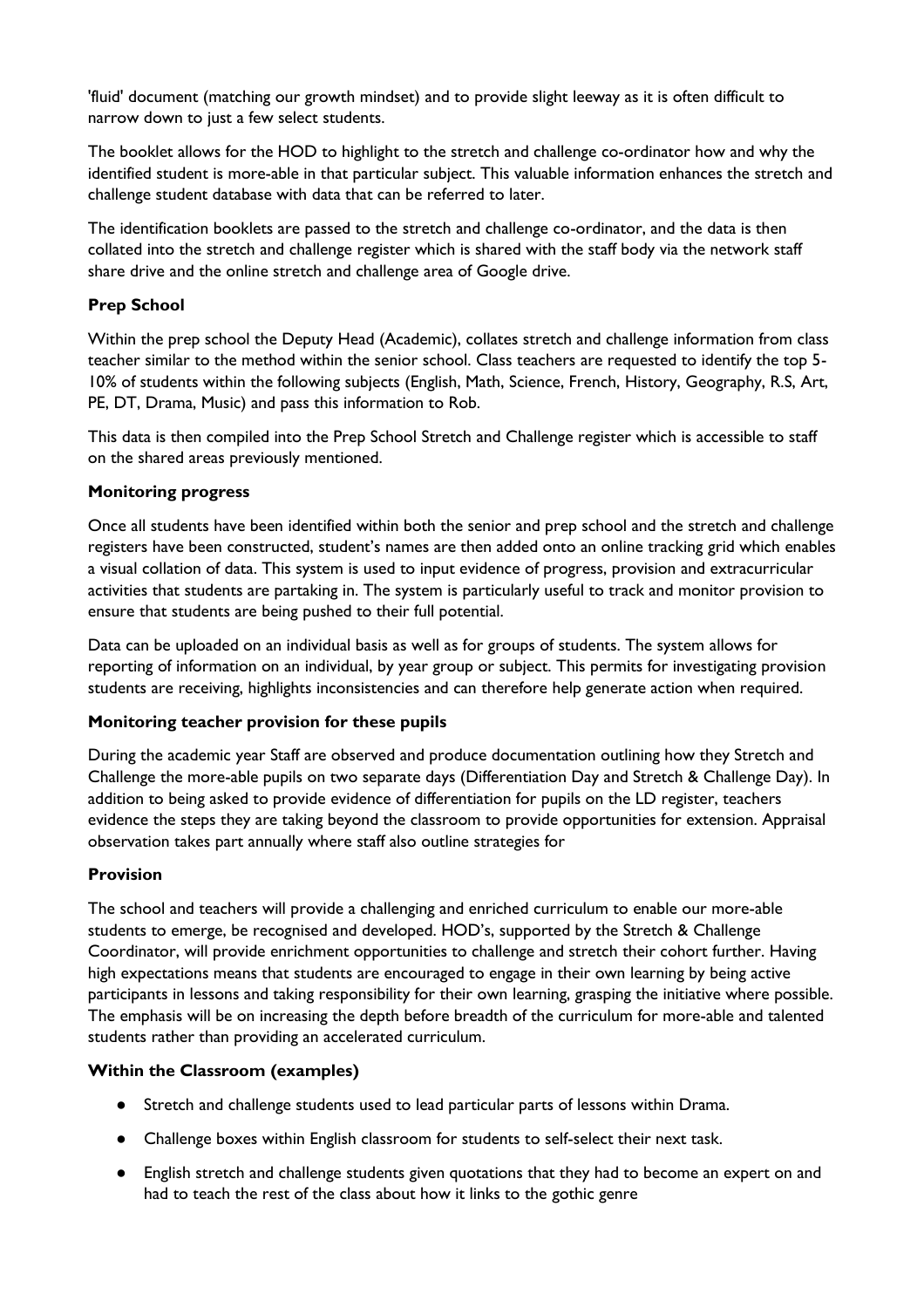- Group work with specific roles given to stretch and challenge students
- Use of google classroom to promote independent work and encourage students to take responsibility for their own learning
- In History students created motte and bailey castles over half term challenged to create them as unusual as they could (virtual/computerised castle & lego castle)
- Student provided with questions from year above workbook to encourage progress and promote students to stretch themselves more often due to the feeling of huge achievement upon successful completion
- In PE, scholarship and stretch and challenge students are placed in more challenging positions or are given leadership roles within the sports team to enhance their ability and encourage them to rise to their full potential.
- GCSE Students in French are extended with work that is targeted towards A Level curriculum and ability.
- Tests extended in Science with "core" questions and challenging optional extension questions for those who were able to fully complete the core questions well within the time allocated.
- Standard activity for the class and then three traffic lighted tasks (red, yellow and green depending on the level of challenge you wanted) as an extension task that pupils could self-select
- Students explaining their challenge task to the rest of the class once completed
- More-able students leading a practical taking on roles of teachers explaining task to 'their' group
- Students using Work logs that allows them to self-select their task and then work at their own pace
- Students encouraged to try and solve problems on their own, making use of the pre-made examples for support if required
- Leader for the lesson A student each lesson given leadership and responsibility to decide the format and flow of lessons during independent work
- Delegation of task and certain roles to stretch and challenge students
- More-able students used to lead a warm up and coordinate positions of the team
- Problem solving task set to the class involving several elements of the topic Students needed to think 'outside' the box
- Use of challenging language to encourage a culture of high expectations
- Mark schemes for group task provided to students. This allows them to identify for themselves how to obtain the highest marks.
- S&C students given task to summarise part of the topic

### **Enrichment**

Duke of Kent School provides a variety of extra-curricular clubs and activities, allowing for both enrichment and extension. Sports teams, music and drama clubs and many opportunities for performance are organised. Language days, reading clubs, theatre visits, field trips, community projects/performances, and debating competitions are also available. Enrichment activities provide opportunities for students to work with those of different ages, but similar interests and abilities. Just a few of the specific stretch and challenge opportunities include: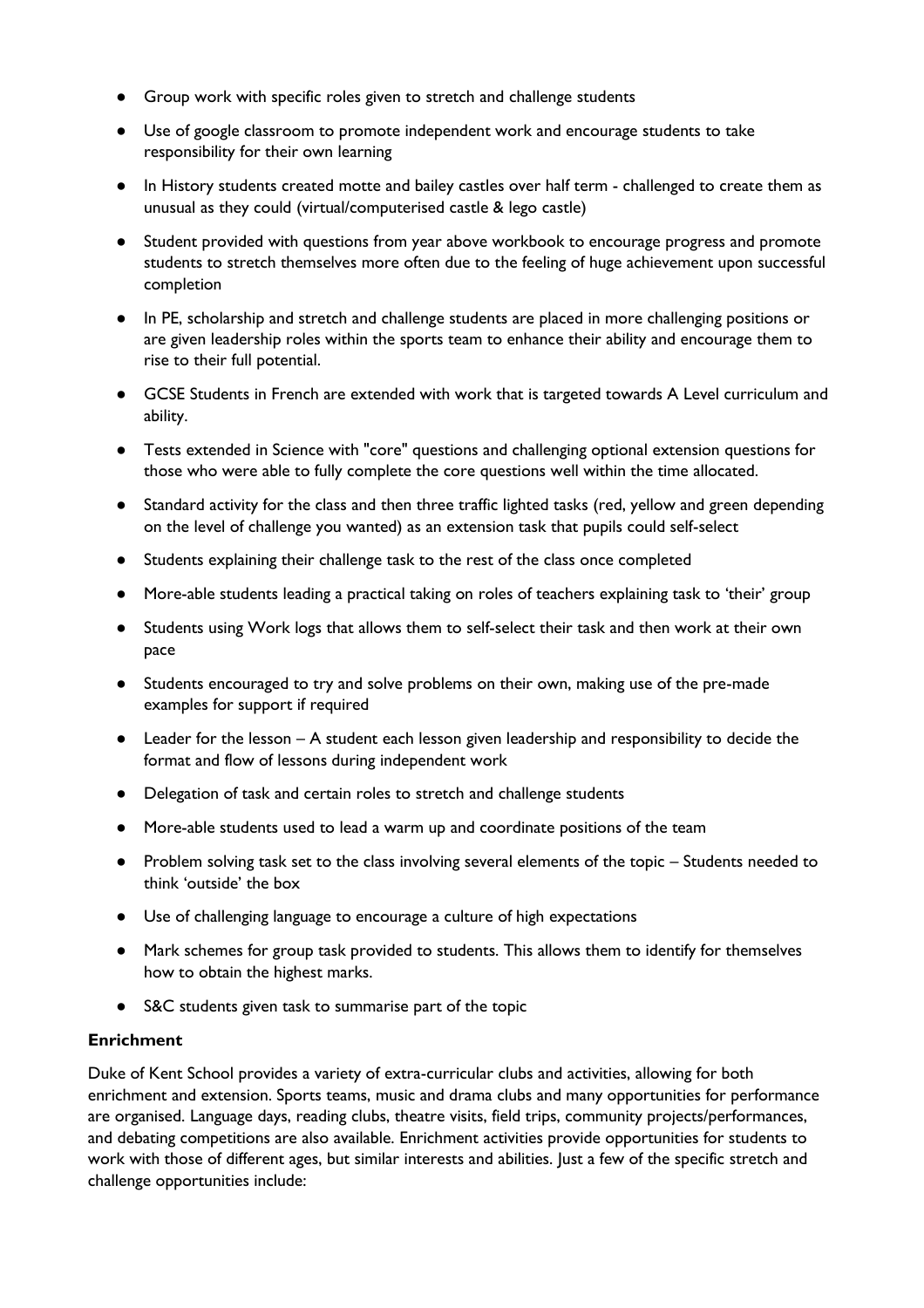- HPQ We currently have 5 students working on this project. Their areas of study include the impact of African art on Western art, the effects of globalisation on Tanzania, Tanzanian v UK policy towards plastic bags, the rise of the Tanzanian football team, and how to run a successful fundraising campaign. It therefore gives opportunity for students to access the 'top end' of Blooms Taxonomy - analysis - synthesis - evaluation
- Year 3 trip to Butser Ancient Farm Students encountered a day of activities to support, engage and bring to life topic work on Roman Britain
- Tanzania Trip Students attended GCSE lessons, took part in assemblies and helped students with their classwork
- Trip to The Hannah Peschar Sculpture Garden Students practised their drawing, photography and creative writing in the stimulating environment of the woodland garden
- Year 9 Trip to modern day adaptation of Macbeth Students interpreted and compared the modern day play to the traditional version to extend their understanding of the GCSE text
- Science Top of the Bench Competition KS4 students contend a science knowledge contest examining their scientific understanding.
- Year 3 Trip to Kew Gardens Students tour of the different habitats and ecosystems supported topic work on rainforests and made relevant the importance of conservation
- Year 6 trip to battle of Hastings re-enactment Students Experience History being brought to life in front of them, encouraging a passion for the subject and a longing to discover more about important historical events.
- Year 8 entry into BP Ultimate Stem Challenge Students designed new wearable tech that will benefit everyday life, inspiring a passion for engineering and design.
- Year 7 to visit Shakespeare's Globe theatre Students had backstage access which allowed them to meet the staff at the theatre, understand more about the challenges of performing a Shakespeare play and to comprehend the logistics of a performance.
- Senior School Medical Mavericks Experience Students were given the opportunity to discover the 350 careers that are available in the NHS and learn and practice many of the skills that are required.
- Year 5 Trip to Winchester Science Centre Students treated to inspiration workshops during the day which developed a passion for the subject
- Year 10 trip to Hendon Air Museum Students were able to visualise their historical studies of WW1 and Physics due to the interactive workshops, in addition to reminding students of the RAF background history of Duke of Kent School
- Satro Stem Competition Students engineering, design and Science ability challenged in a design competition
- GCSE Art trip to Booth Museum in Brighton Student created observational drawing to help capture imaginations and develop ideas for GCSE portfolios
- Year 10 GCSE Drama Trip to Godalming College Students invited to watch a performance of the play 'Teachers', to encourage a passion for the subject and foresee drama at A Level
- Physics Olympiad Competition Students Physics knowledge put to the test in a national competition
- Inspirational Talk 'Running Across America' Students received a gripping talk by Chris Finill on the nutrition, hydration, injuries, heat and miles that were involved in the epic challenge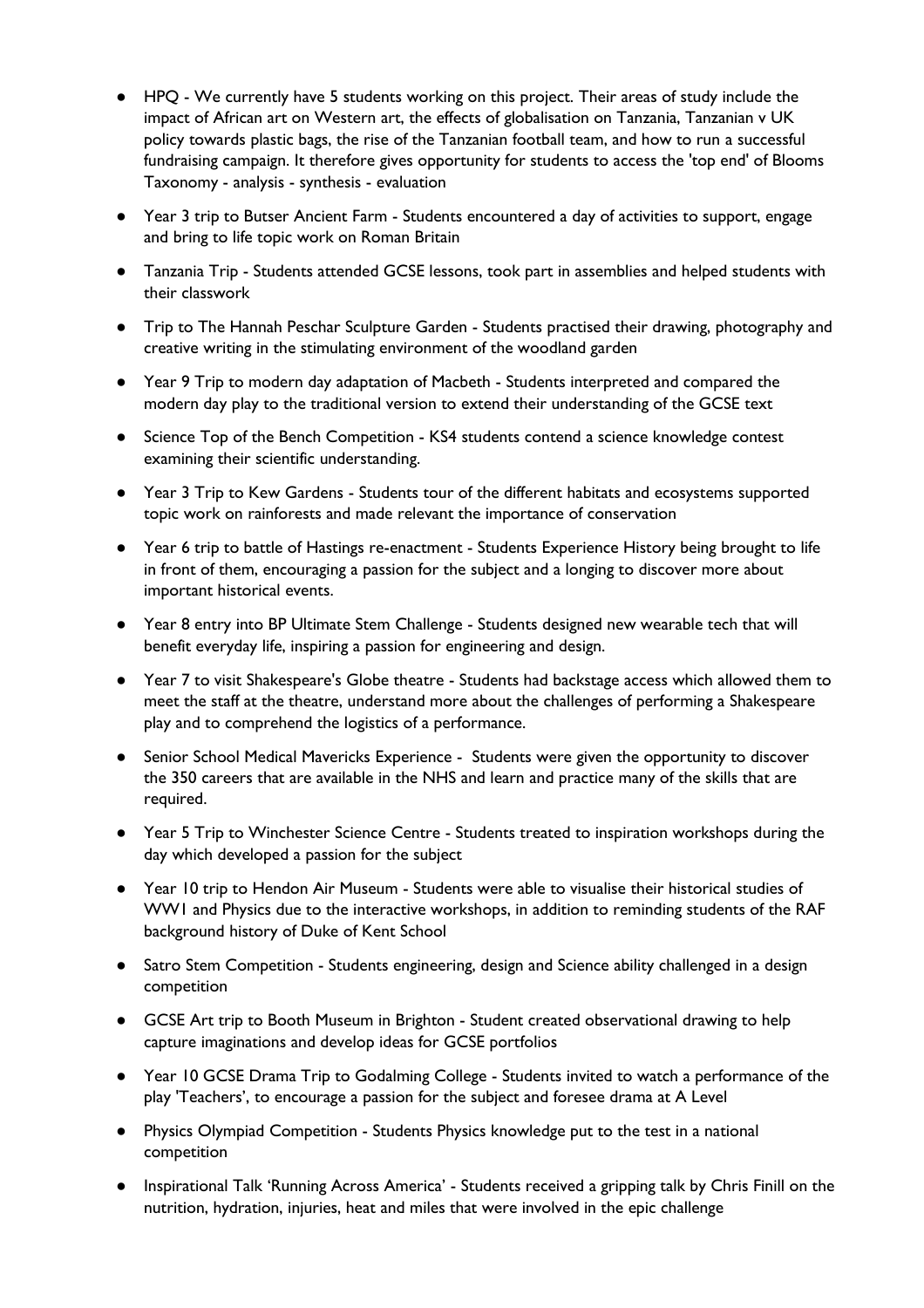- Year 10 Trip to the Design Museum, London students experienced a thought provoking day which stimulated creative ideas and provided inspiration to assist GCSE work
- Reception Trip to the Weald and Downland Open Air Museum Students experienced History being brought to life and gained an appreciation for how everyday life has developed
- Year 11 Trip to Sussex University Students observed University life and gained a taste for potential future higher education studies
- Years 5 and 6 Trip to Guildford Cathedral Students toured the Cathedral gaining an appreciation for the historical importance of the building alongside an awareness of religious significance.
- Year 5 Trip to Blackland Farm Student experiences challenging team building activities which pushes them beyond their own believed capabilities
- Year 10 Trip to the Houses of Parliament Students learnt about the 'running' of the parliament, experience politics in action and had their curiosity sparked about the democratic process
- Reception Trip to RSPB Nature Reserve At an early ages students investigate the idea of conservation and comprehend an importance for the natural world.
- Year 8 pupils compete at Salters' Festival of Chemistry Students knowledge of Chemistry is put to the test in a school vs school ability content.

#### **Guidance and Professional Development**

#### **Inset Training**

To engage staff with a variety of stretch and challenge strategies in addition to providing challenge to staff, teachers were grouped into mixed subject group (mixed ability) and then provided with a starting location around the school. At this location the group encountered a stretch and challenge strategy which they needed to make a note of and discuss/contemplate how it could be implemented within their lesson. They also were provided with a clue which as a group they had to solve to take them to the next location. A 'hint' was provided if they were unsure, however they were challenged to try without and instead collaborate their ideas to problem solve the solution.

This was a highly beneficial activity as it not only provided staff with some potential new ideas and strategies to try out fresh at the start of the academic year, but it also worked as an experiment to see how the staff behaved when placed within a stretch and challenge activity themselves. It was particularly useful to see a strategy from a 'student' perspective, this hopefully provided guidance and inspiration for potential lessons in the future.

#### Sharing Best Practice

Following Differentiation Day, feedback was provided to staff on the huge progress that has been made with differentiation and classroom management across the school. Areas of focus were highlighted with additional methods of stretch and challenge being encouraged. A target was put forward to trial some new strategies with classes and investigating their effectiveness rather than returning back to default options. New stretch and challenge methods were shared, alongside being reminded of the location of several strategies already promoted on the stretch and challenge shared area.

#### Stretch and Challenge Strategies on GDrive

All teaching staff have access to the stretch and challenge shared drives where there are a vast amount of strategies which can be tried by teachers within class. The database of strategies is added to on a fortnightly basis, with detailed information about the method, as well as examples of how it could work within various lessons. Currently there are 24 separate strategies which staff can make use of.